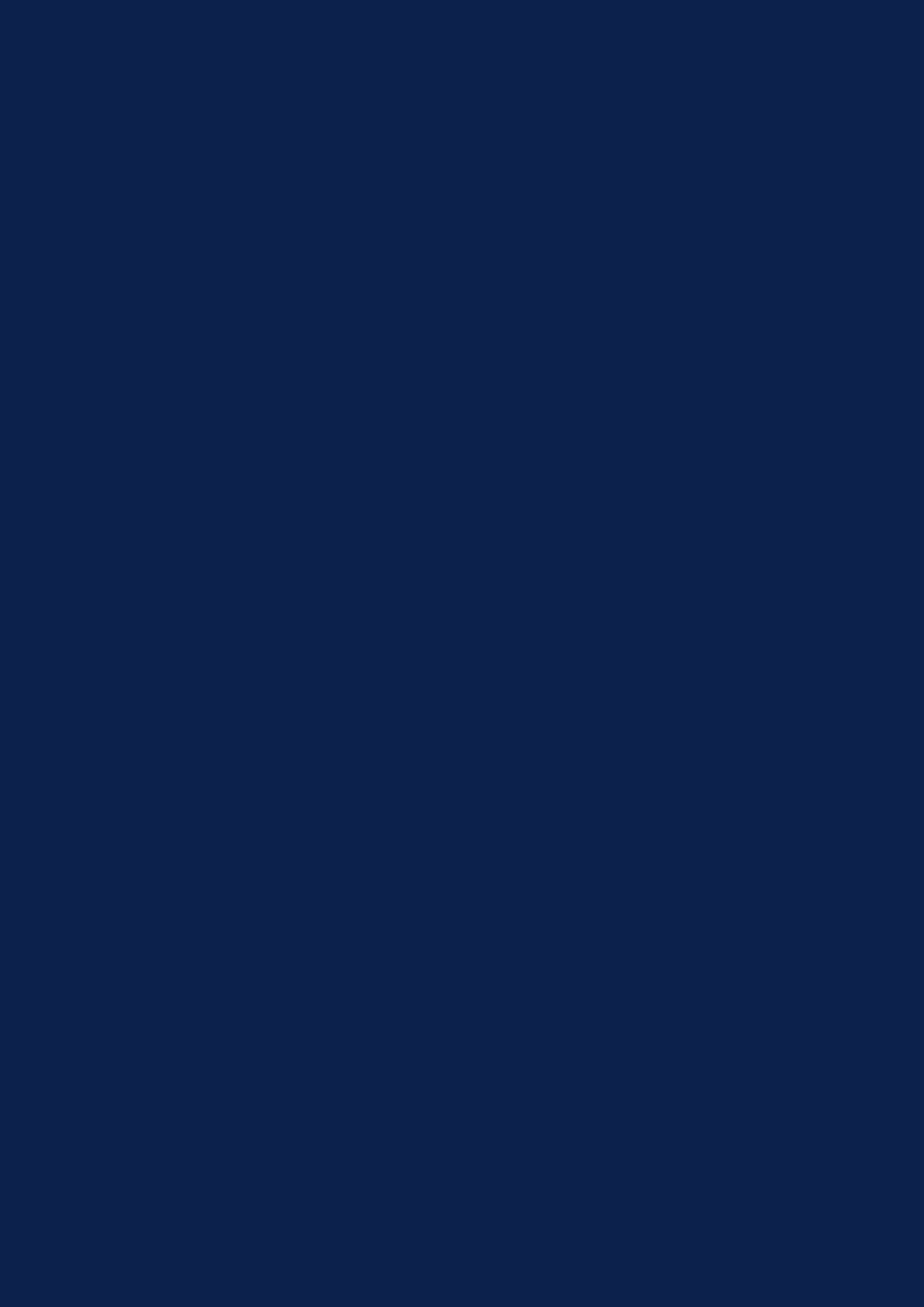

Global organisations require global market research programmes. The benefits are clear: not only do global programmes return better value for money than a multitude of individual studies, but they also provide a degree of standardisation across markets. The latter allows management teams to see aggregated 'global' results and to identify 'hot spots' or global systemic issues to effectively prioritise improvement opportunities.

Multi-market research programmes are not, however, without their challenges. The research needs to find a delicate balance between consistency across markets and cultural/market-level customisation to ensure accurate and reliable data collection that delivers on the needs of global and local users.

Results interpretation is also a thorny issue. Organisations want to track KPIs globally, but a straightforward comparison of results across markets can be misleading, as scores given

by individuals can be influenced by many factors, including cultural response bias. This is true regardless of the sector or company being evaluated. Cultural response bias can significantly undermine the validity of conclusions drawn from global research programmes. This paper initially sets out to detail the impact of cultural response bias on CX survey results, before going on to outline a number of steps to mitigate that impact, drive action and ultimately improve an organisation's Return on Customer Experience Investment (ROCXI).

This paper was first published in 2018. In this updated 2020 edition we include a review of CX KPI data – customers rating their experience of brands – from this year, including data gathered since the advent of the coronavirus pandemic. Additionally, our expanded data set, which includes more markets from Africa, Asia and the Middle East, enables us to investigate a wider range of market response patterns. We also expanded our investigation to assess more scale types.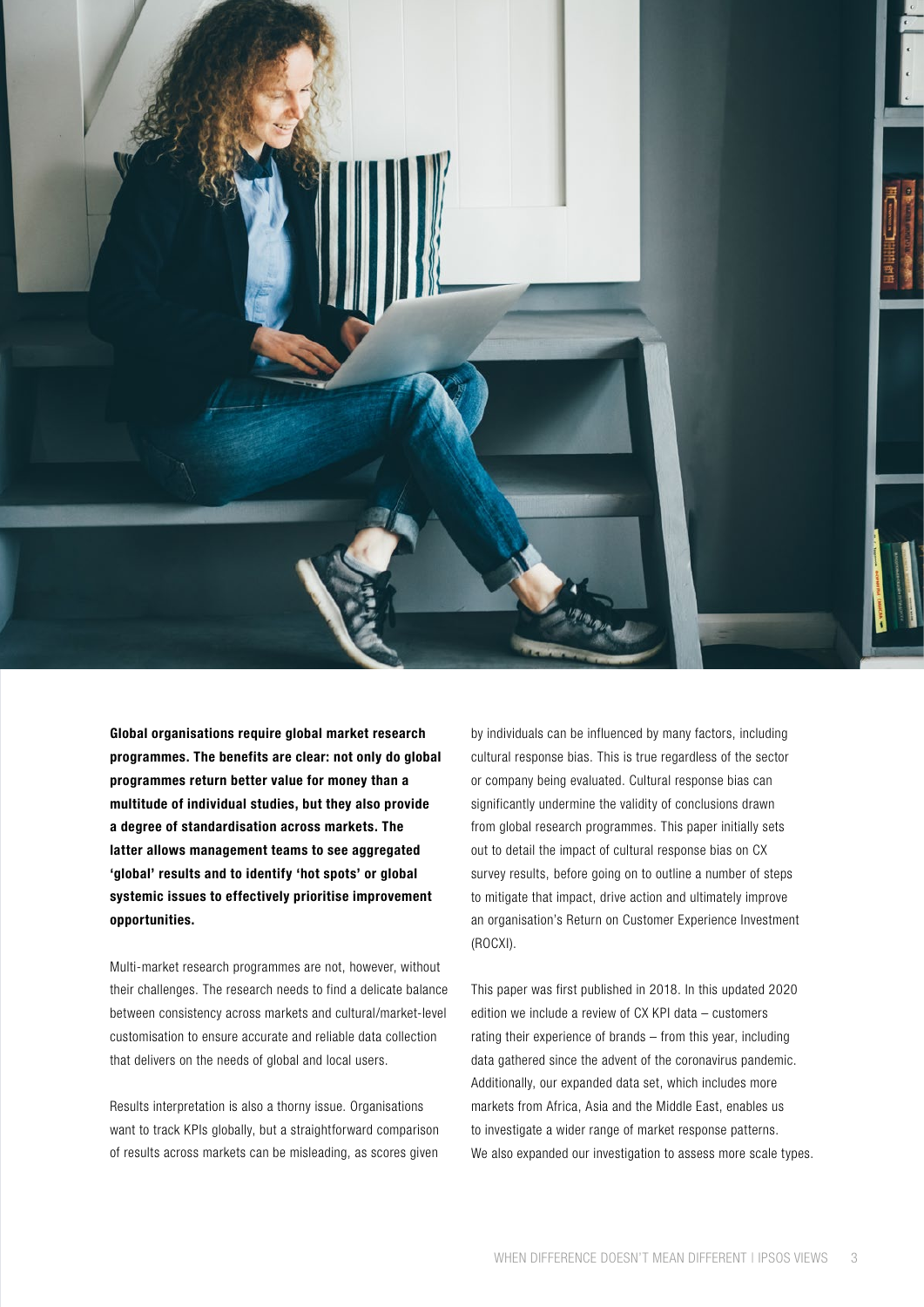## HOW CULTURAL RESPONSE BIAS INFLUENCES RESPONSES

Cultural response bias is not a new theory. It has been scrutinised within research communities for many years. Consequently, large numbers of studies have confirmed that there are substantial and systematic differences in response styles between countries.<sup>1</sup>

Cultural response bias typically applies to attitudinal questions where response scales (for example, the fivepoint Likert scale, 10-point end-anchored scales) are used. It manifests itself as a country-specific tendency to consistently use a rating in the scale, or set of ratings, regardless of what is asked.

The impact of cultural response bias when looking at survey findings can be obvious and significant. In 2018, when this paper first appeared, we collected normative data specifically with the purpose of exploring cultural response

bias. The data clearly illustrates cultural response bias, giving the impression of inflated or deflated scores (see Figure 1).

Moreover, cultural response bias is not just visible in descriptive results. Inferential statistics can also be distorted. For example, relationships between different attitudinal statements can appear to have inflated or deflated correlation values when the analysis includes data from multiple countries.

However, isolating cultural effects is particularly challenging. This is because product or service expectations may also differ across countries due to a number of factors, including market maturity or competitiveness. The combined influence of expectation and cultural response bias is difficult to pick apart.

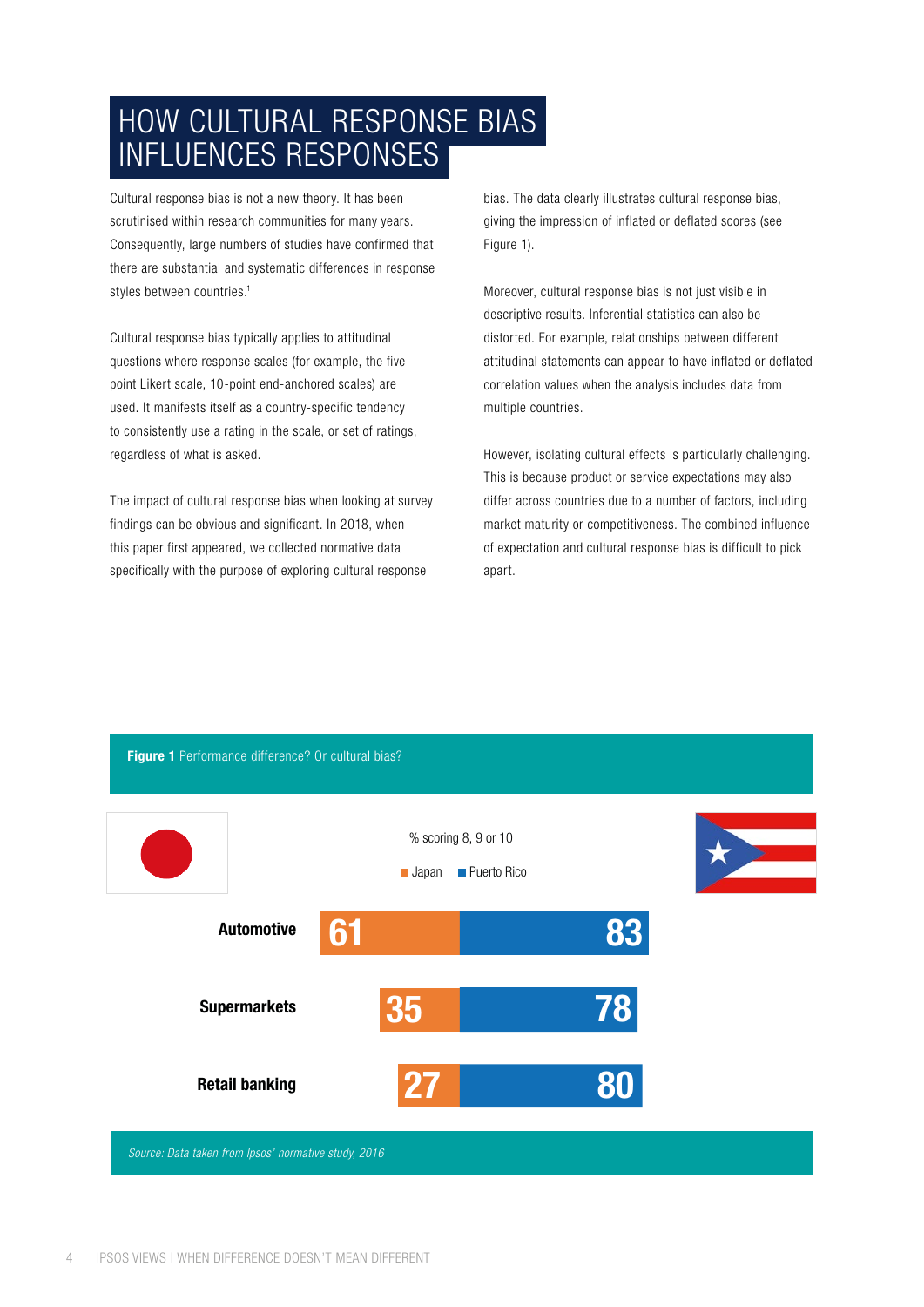## CULTURAL RESPONSE BIAS TYPES

Three types of response style are most commonly cited:

### 1. ACQUIESCENCE RESPONSE STYLES (ARS)

The tendency to agree, regardless of what is asked – seen frequently in Latin America, the Middle East and some markets in Africa. Known as disacquiescence (DRS), the reverse can also hold true.

### 2. EXTREME RESPONSE STYLES (ERS)

The tendency to use the extremes of a rating scale. Again, this is typically seen in Latin America (particularly at the positive end of the scale – a tendency to score at the negative end of the scale is rare). In contrast, Asian markets are least likely to opt for extremes.

#### 3. MIDDLE RESPONSE STYLES (MRS)

The tendency to use the mid-responses of a rating scale. Asian markets tend to provide more mid-responses, while Latin America is less inclined to do so.

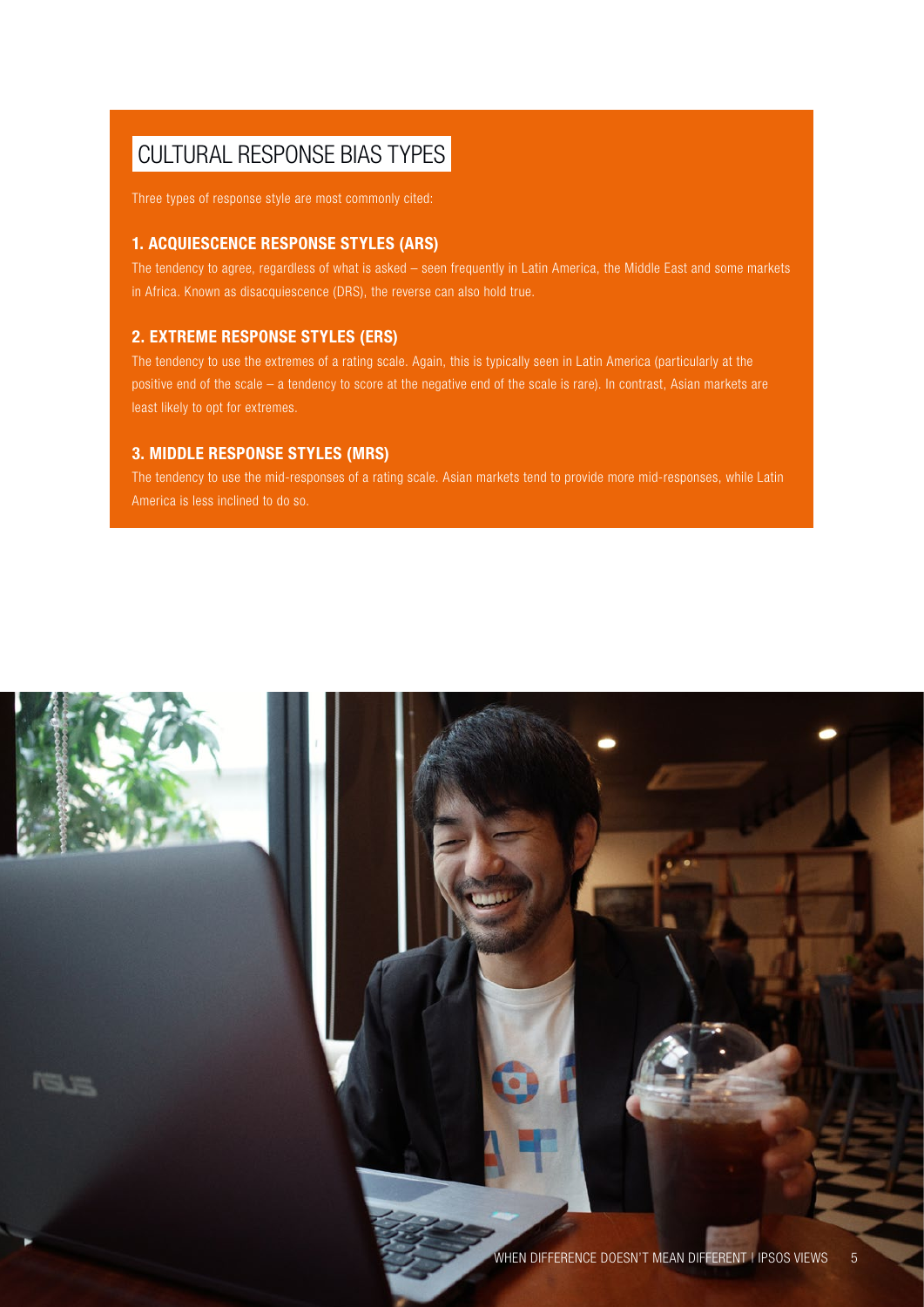CULTURAL RESPONSE BIAS IN ACTION: ITS IMPACT ON MULTI-MARKET STUDIES

In a nutshell, cultural response bias makes it very difficult to compare results between countries and reliably gauge whether disparities are the result of true differences in the performance measured or simply in cultural response styles. Again, the normative data available for our 2018 paper illustrated this.

Taking the example of automotive manufacturers, for the Net Promoter Score (NPS) we see Asian markets typically give lower scores while Latin America and the US give higher scores (see Figure 2).

This pattern was repeated across sectors and across metrics, as we see when looking at the percentage of customers scoring 8, 9 or 10 for satisfaction with retail banking (see Figure 3).



#### Figure 2 NPS – automotive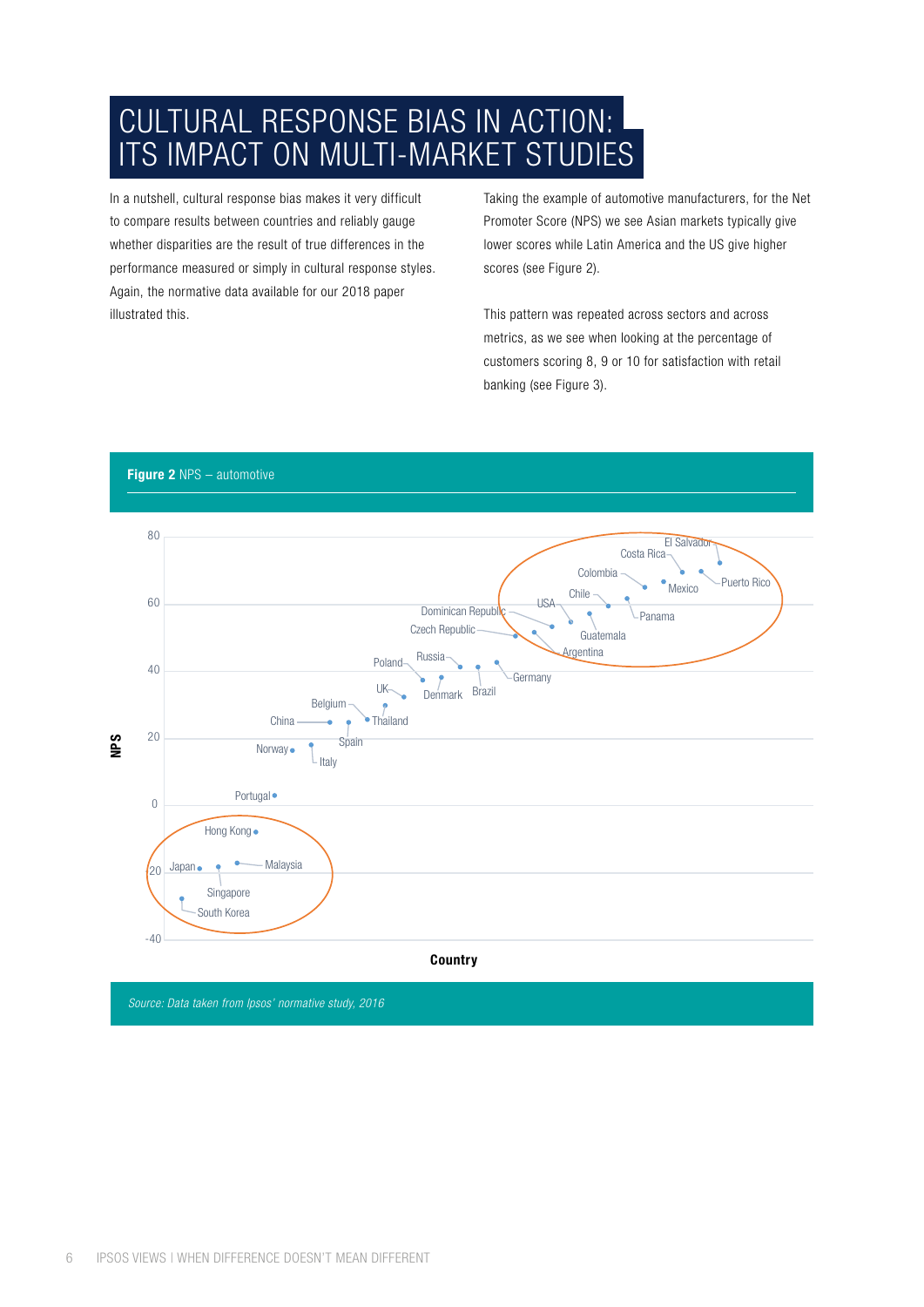#### **Figure 3** Satisfaction (T3B) – retail banking



*Source: Data taken from Ipsos' normative study, 2016*

However, now, in 2020, we want to explore whether these patterns still play out in the real world, particularly in light of the coronavirus pandemic, which has thrown so much of what was certain into uncertainty. To achieve this, we aggregated data from business-to-consumer (B2C) CX studies carried out by Ipsos from around the world and created a new benchmarking database.2 This data carries two huge benefits: it is a true reflection of what customers are telling our clients now; and it enables us to study a wider range of market response patterns than in our original study – most notably including more markets from Africa, Asia and the Middle East.

What we found was cultural bias is still entrenched in the way different markets respond to scale questions. This is illustrated, for example, when we look at NPS among retail banking customers (see Figure 4).<sup>3</sup> The results are aligned, albeit with some natural variation, with what we found previously. We still see a pattern of Latin American markets giving higher scores and Asian markets giving lower scores. As a result of the addition of more countries to the research, we also see that markets in the Middle East tend to give higher scores, while in Africa we see anglophone markets tending to give higher scores than francophone markets.

In exactly the same way as we saw previously, the pattern of high and low scoring markets remains the same across a variety of sectors and metrics. In Figure 5 we look at NPS for all remaining sectors combined (excluding retail banking). Again we see similar patterns where Latin American markets tend to give higher scores and some Asian markets tend to give lower scores. Additionally we see differentiation between anglophone and francophone African markets in terms of their scores.

But we also see some variation that cautions us against making sweeping continent-wide statements. For example, Cambodia, the Philippines, Indonesia and Vietnam all give high scores, in contrast to the low scores provided by other participating Asian markets.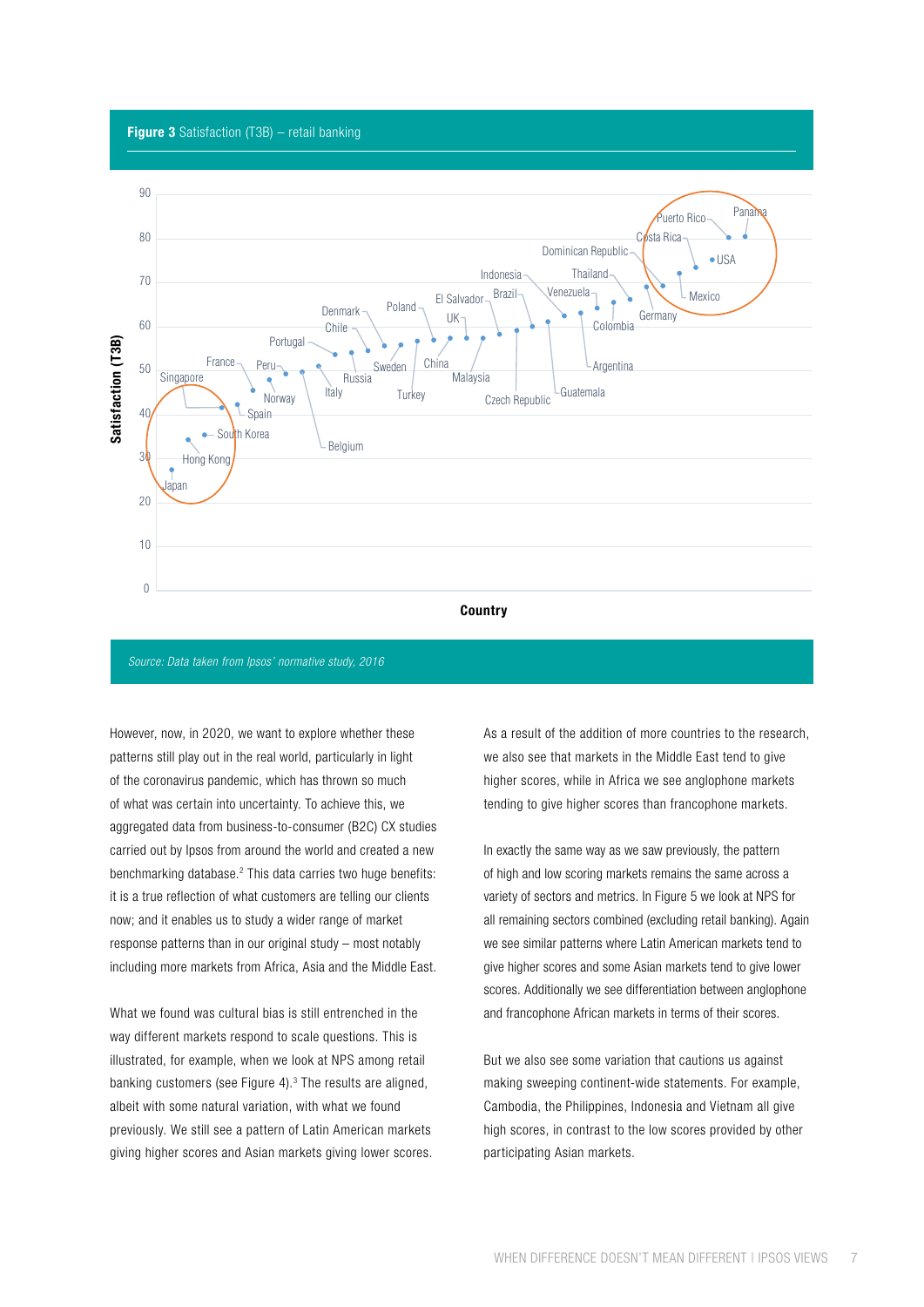Figure 4 NPS – banking



*Source: Data taken from Ipsos' Global CX Benchmark Database, 'CX Lens', 2020*



*Source: Data taken from Ipsos' Global CX Benchmark Database, 'CX Lens', 2020*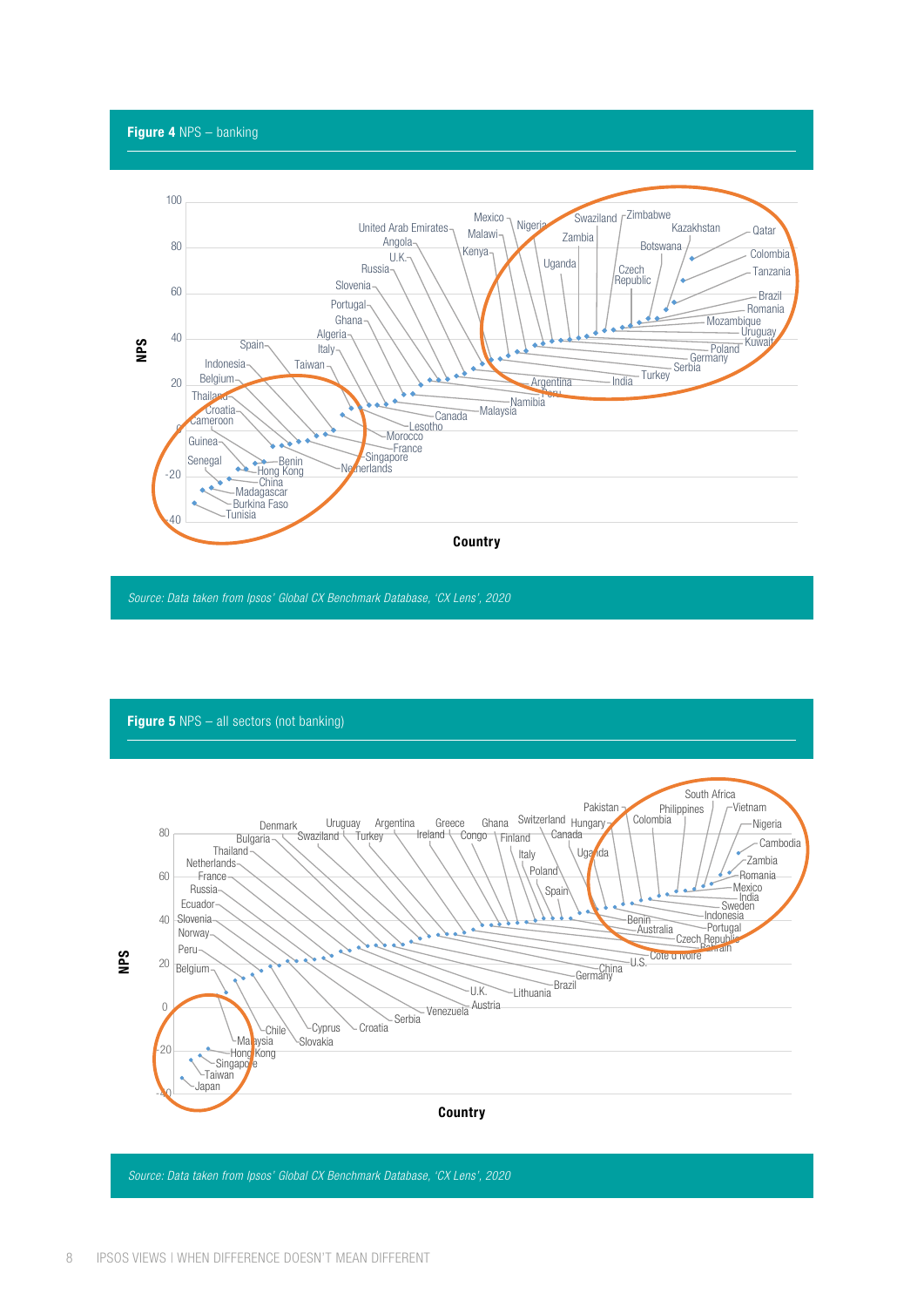This reminds us that there are always exceptions to the rule. It also tells us that while continent-wide cultural response patterns are a useful shortcut to understanding research results at a global level, when considering response patterns within a continent there are differences and nuances that should not be overlooked.

In addition to noting these nuances, in 2020, we want to look beyond traditional survey key performance metrics to evaluate whether these broader patterns hold true on different scales (for example a five-point semantic scale – i.e. where each point is labelled), and where the questions are not limited to service performance evaluation. To do this, we turned to our Global Trends Study, run in 2019.<sup>4</sup> We found that even for questions such as the extent to which an individual feels optimistic or pessimistic about their family, their responses fall largely in line with established cultural response bias patterns (see Figure 6).

The new data, while fundamentally validating the 2018 findings, also underscores that there are some variances and nuances that need to be considered, particularly when making broad generalisations. For example, to say that Asian markets always score low and that Latin American markets always score high could be too reductive. The risk of making sweeping statements also means that real performance issues or highlights may not be noted. Conversely, the patterns across markets are repetitive enough for it to be clear 'something cultural' is at play.

This is compounded by the fact that there are of course exceptions to these patterns, both in terms of the sectors and countries involved (an illustration of this being the variation in response patterns in Asia seen in this paper).

Plus, these patterns are more visible in certain metric calculations than others. For instance, the influence of cultural response style on the mean calculation is less apparent than on a top 'n' box metric.

Given that a straightforward comparison of scores across countries is not a reliable way to identify strong and weak performers, the question is how best to assess performance across countries.



#### **Figure 6** Optimism/pessimism about the next 12 months  $-$  you and your family

*Source: Data taken from Ipsos Global Trends, 2020*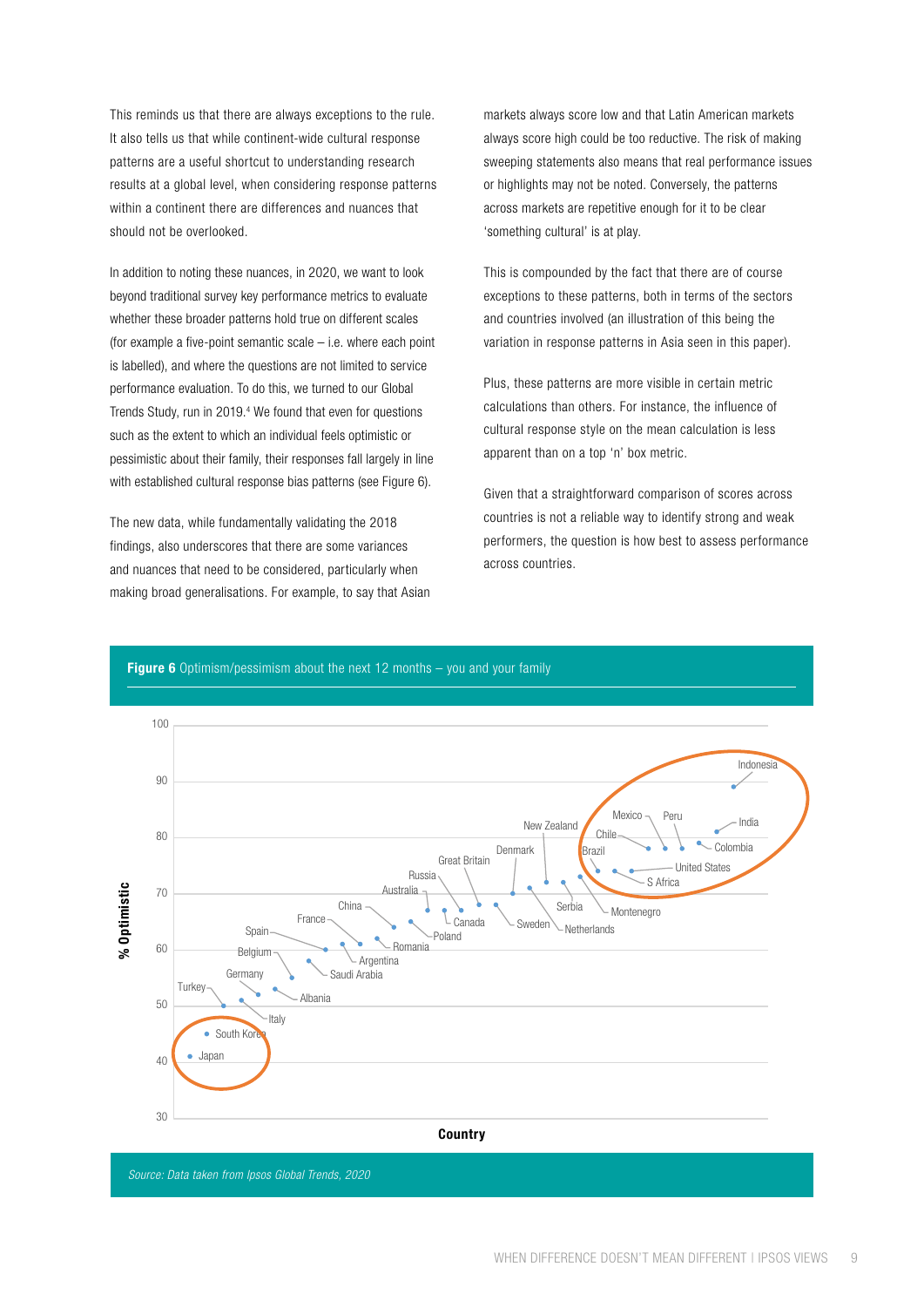## ADDRESSING CULTURAL RESPONSE BIAS IN GLOBAL STUDIES

As a result of cultural response bias, decision-makers are strongly advised to consider response-style differences and their consequences when evaluating data involving multiple countries.

However, before getting as far as interpreting the results, the first thing to do is to ensure the playing field is as level as possible at data collection. This means, for example, ensuring that the same scales are used; that 'don't know'

and 'not applicable' options are available (or not) consistently across countries; and that where several languages are involved, translations are an accurate reflection of one another. When working with the results, there are a number of options to minimise the impact of cultural response bias and make comparison between countries more feasible. These include:

| <b>TECHNIQUE</b>                                         | <b>HOW IT WORKS</b>                                                                                                                                                                                                                                                   | <b>PROS</b>                                                                                                                                       | <b>CONS</b>                                                                                                                                                                                                                                                                                                                                                                                                       |
|----------------------------------------------------------|-----------------------------------------------------------------------------------------------------------------------------------------------------------------------------------------------------------------------------------------------------------------------|---------------------------------------------------------------------------------------------------------------------------------------------------|-------------------------------------------------------------------------------------------------------------------------------------------------------------------------------------------------------------------------------------------------------------------------------------------------------------------------------------------------------------------------------------------------------------------|
| Standardisation/<br>normalisation<br>techniques          | Involves adjustment of means<br>of either individuals, groups<br>or both, using either the<br>mean across variables for<br>each individual or across<br>individuals within a group,<br>or both.                                                                       | Allows aggregation of the<br>results across countries<br>and provides a relative<br>assessment of the variable in<br>relation to other variables. | • Can remove 'true'<br>differences between<br>countries.<br>• Requires a large number<br>of attributes to perform the<br>standardisation.                                                                                                                                                                                                                                                                         |
| <b>Studying trends</b><br>over time                      | Focuses on results for<br>individual markets over time<br>to identify increases or drops<br>in performance.                                                                                                                                                           | Provides a reliable way<br>of monitoring in-market<br>progress/trends.                                                                            | • Countries continue to be<br>considered in isolation.<br>• Comparison between<br>markets remains<br>unreliable.                                                                                                                                                                                                                                                                                                  |
| <b>Calibration based</b><br>on expectations<br>questions | • Introduces a set of<br>questions that respondents<br>use to rate their product/<br>service experience as<br>better/about/worse than<br>expected.<br>• Uses the scale response<br>distribution relative to the<br>'expectations' to calibrate<br>the response scale. | Provides a statistical<br>adjustment to the response<br>scale distribution allowing<br>cross-market comparison of<br>the overall measure.         | • Two sets of figures<br>(noncalibrated and<br>calibrated) may be in<br>circulation, potentially<br>causing confusion.<br>• Calculation of statistical<br>adjustment factors is<br>needed.<br>• Assumes that cultural<br>response bias is constant<br>across metrics (i.e. the<br>same recalibration can be<br>applied to several metrics).<br>• Assumes expectation levels<br>are consistent between<br>markets. |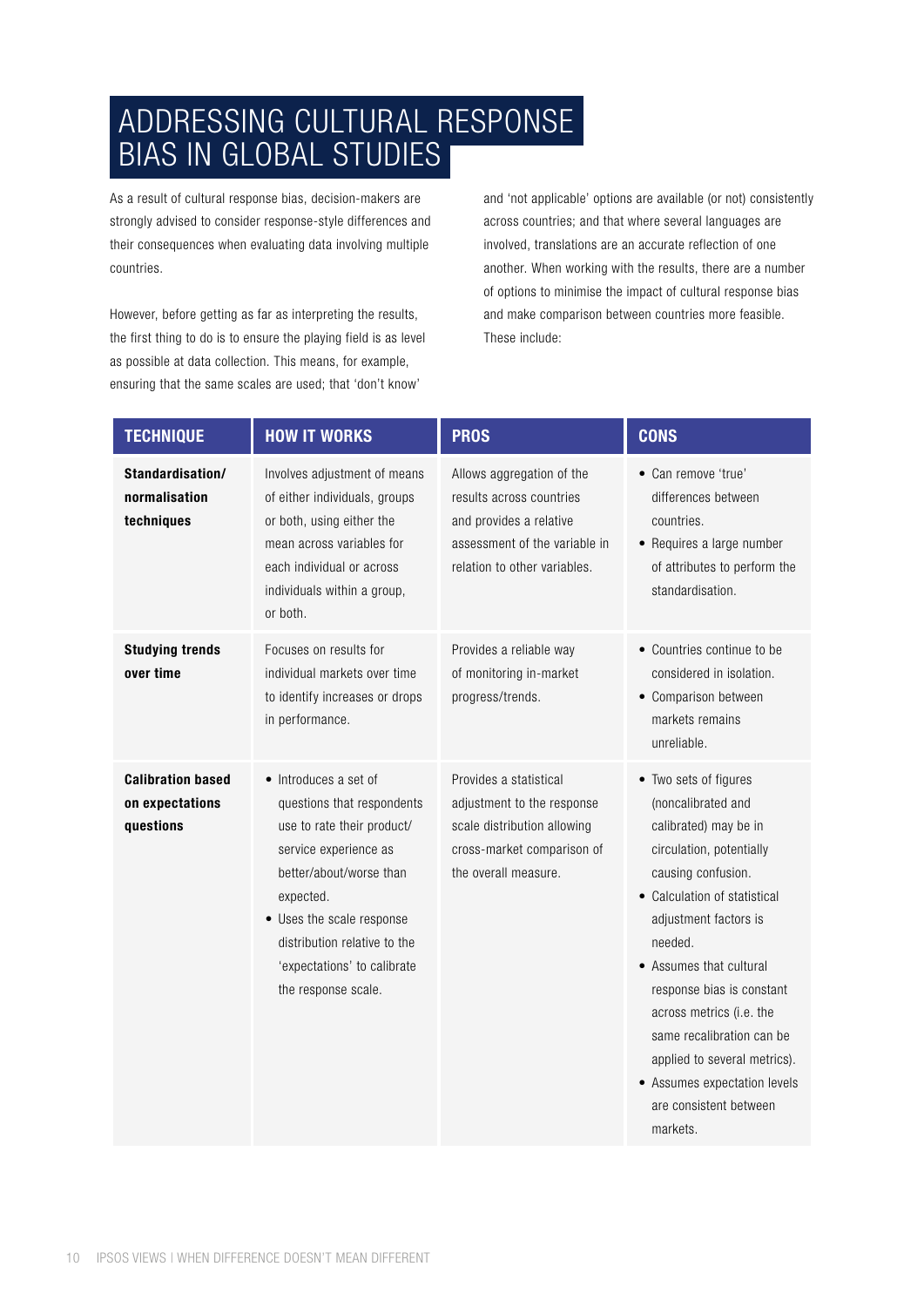# THE BEST WAY FORWARD

Ipsos believes in two primary approaches to address cultural response bias:<sup>5</sup>

- 1. For studies unable to capture competitor information: Include questions about brands with minimal service variation across markets, and use these results to isolate the effect of cultural response bias.
- 2. For studies that capture competitor information: Compare the KPI ranking of your brand versus other relevant brands in each market to avoid the use of absolute scores.

## 1. ASKING ABOUT BRANDS WITH MINIMAL SERVICE VARIATION WHERE COMPETITOR INFORMATION IS NOT CAPTURED

This solution involves identifying a set of large, wellknown global brands that are recognised to have minimal service variation across the markets of interest. A question assessing the performance of these brands is then asked.

During analysis, it is assumed that an individual's scores for these brands are influenced by three factors: the performance of the brand itself, the individual's cultural response bias and the individual's socio-demographic profile (see Figure 7).

As the brands' service variation is minimal and the respondent's socio-demographic profile is known, it is then possible to isolate cultural response bias. From this, a calibration factor can be calculated and applied to key measures for the brand of interest.

It is true that this approach carries with it the drawbacks of adding questions to questionnaires that are often already full; and of generating two versions of figures on key measures ('original' and recalibrated). However, it carries with it the major benefit of truly isolating the impact of cultural bias on responses, with limited risk of negating real differences. Moreover, the calibration factors can be applied to any KPI, and need only be recalculated sporadically, minimising any potential impact on questionnaire length and response rates in the long run. Consequently, this can be an efficient and reliable way of generating comparable KPI figures across markets.



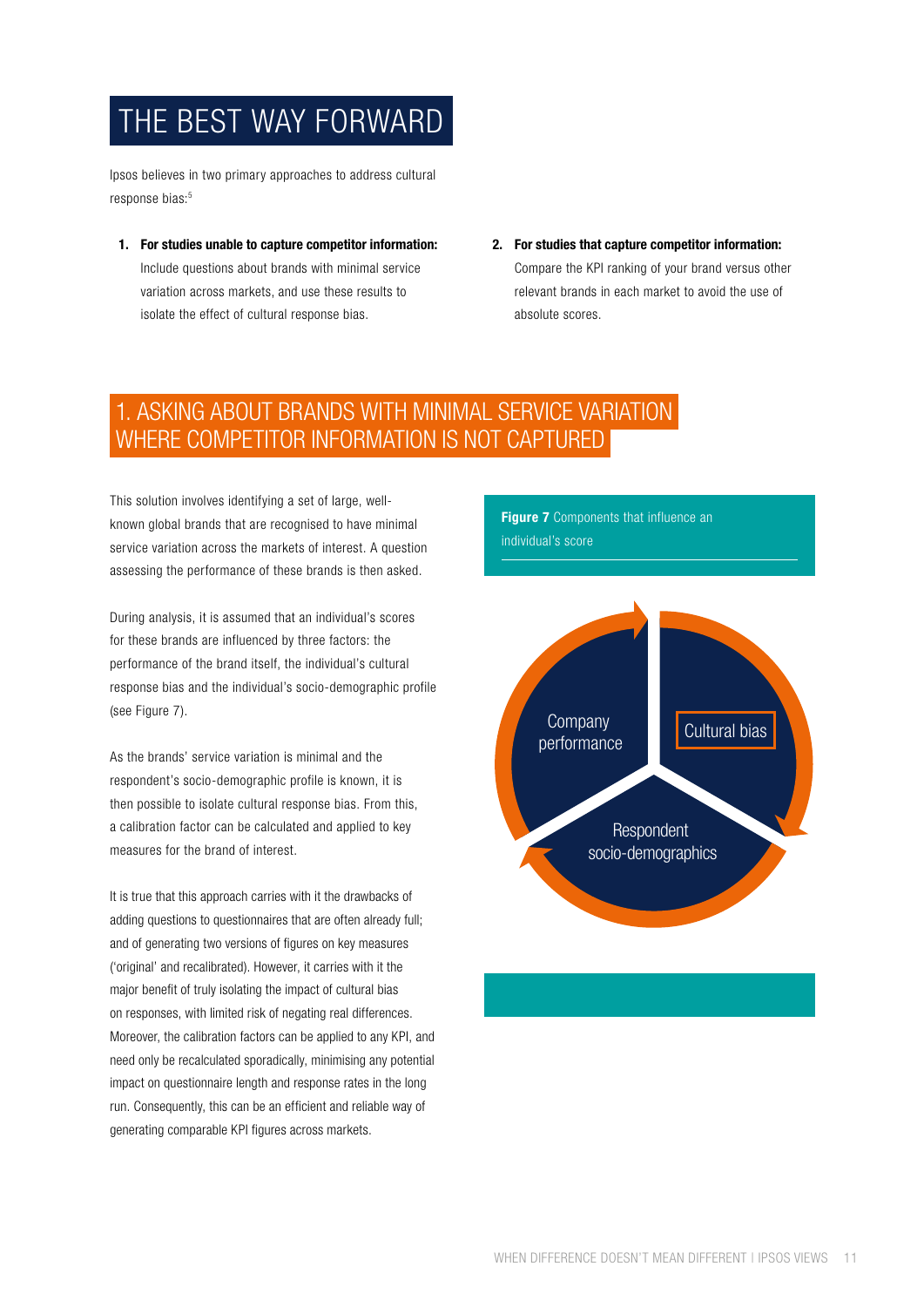## 2. RANKING WHERE COMPETITOR INFORMATION IS ALSO CAPTURED

This solution does not look at your brand's scores in isolation, but considers how respondents score your brand versus other brands in their market within your sector. This translates into measuring how your brand ranks against its competitors in each market where collecting competitor information is appropriate.

Concretely, this can be achieved in two ways, both based on the principle of ranking:

- 1. Looking at the percentage of respondents who rate your brand most highly across all the brands they use.
- 2. Using a ranking-based metric such as Ipsos' Attitudinal Equity<sup>6</sup> that takes account of the position of your brand within the wider competitor set used or considered by the respondent.

These options carry a number of benefits. They bypass much of the effect of cultural bias by setting individual brand KPI scores within a wider market context. Moreover, Ipsos Research and Development has also found Attitudinal Equity to be a better predictor of desirable business outcomes such as reduced churn or increased spend than a KPI score alone (see Figure 8).

**Figure 8** Attitudinal Equity correlates with market share



*Source: BVC Validations Database*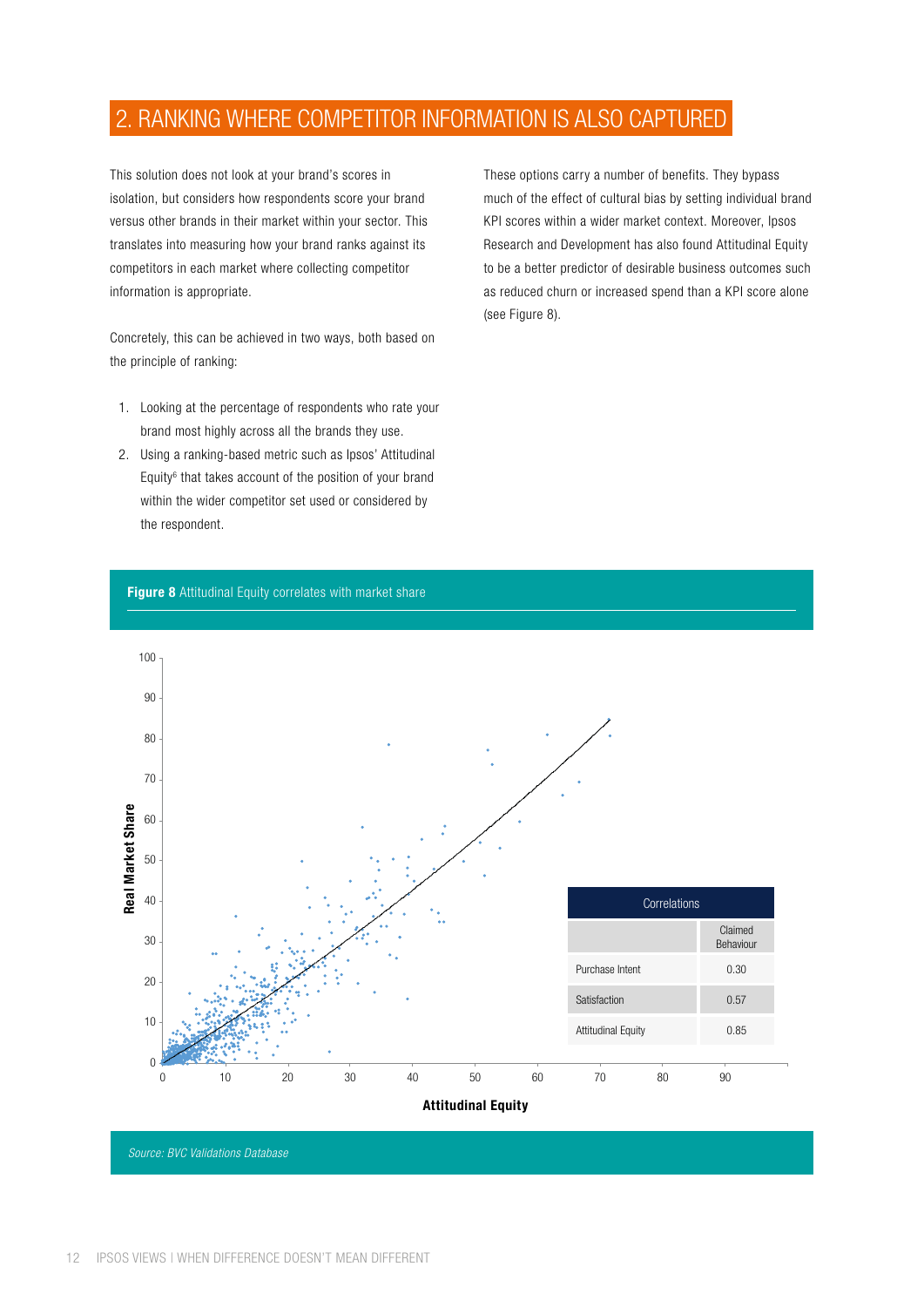This is because rank matters: nine out of 10 is only a good score when it is higher than your competitors. If all your competitors are scoring 10 out of 10, then suddenly nine is a much less positive result (see Figure 9).

By looking at this rank, the absolute score your brand has received is suddenly irrelevant and we have much better comparability between markets. Thus, the knowledge gained from this approach can far outweigh the potential downside of asking respondents to provide KPI scores for the brands within their usage/consideration set.

#### Figure 9 Rank matters: nine is a very different result when compared with your competitors

|                                    | <b>YOUR</b><br><b>BRAND</b> | <b>COMPETITORS</b> |    |
|------------------------------------|-----------------------------|--------------------|----|
| <b>YOUR CUSTOMER</b>               |                             | A                  | B  |
| Janet, 32, married,<br>3 children  | 9<br><b>Equal last</b>      | 9                  | 10 |
| John, 45, divorced,<br>no children | 9<br><b>Clear first</b>     |                    | 8  |

# IN CONCLUSION

Cultural response bias is an inevitable part of global research programmes. However, it does not necessarily follow that it must undermine the reliability of results comparison between markets.

It is crucial, though, to acknowledge its potential impact at the research design phase. By doing this, the questionnaire can be designed both to minimise the introduction of any further bias (e.g. by inaccurate translation) and to answer the needs of the analysis plan (e.g. by asking a KPI score about competitor brands as well as your own for ranking purposes; or including questions about international brands with minimum service-level variability).

The analysis plan must also be agreed – not all solutions to cultural response bias will be appropriate for every business – and communicated to ensure buy-in and understanding across stakeholder groups from the outset.

By ensuring that cultural response bias is considered carefully at programme set  $up - or$  programme review for existing studies – its impact can be controlled. Consequently, global and local users can make the most of the survey results, safe in the knowledge that they are drawing reliable conclusions from what they see.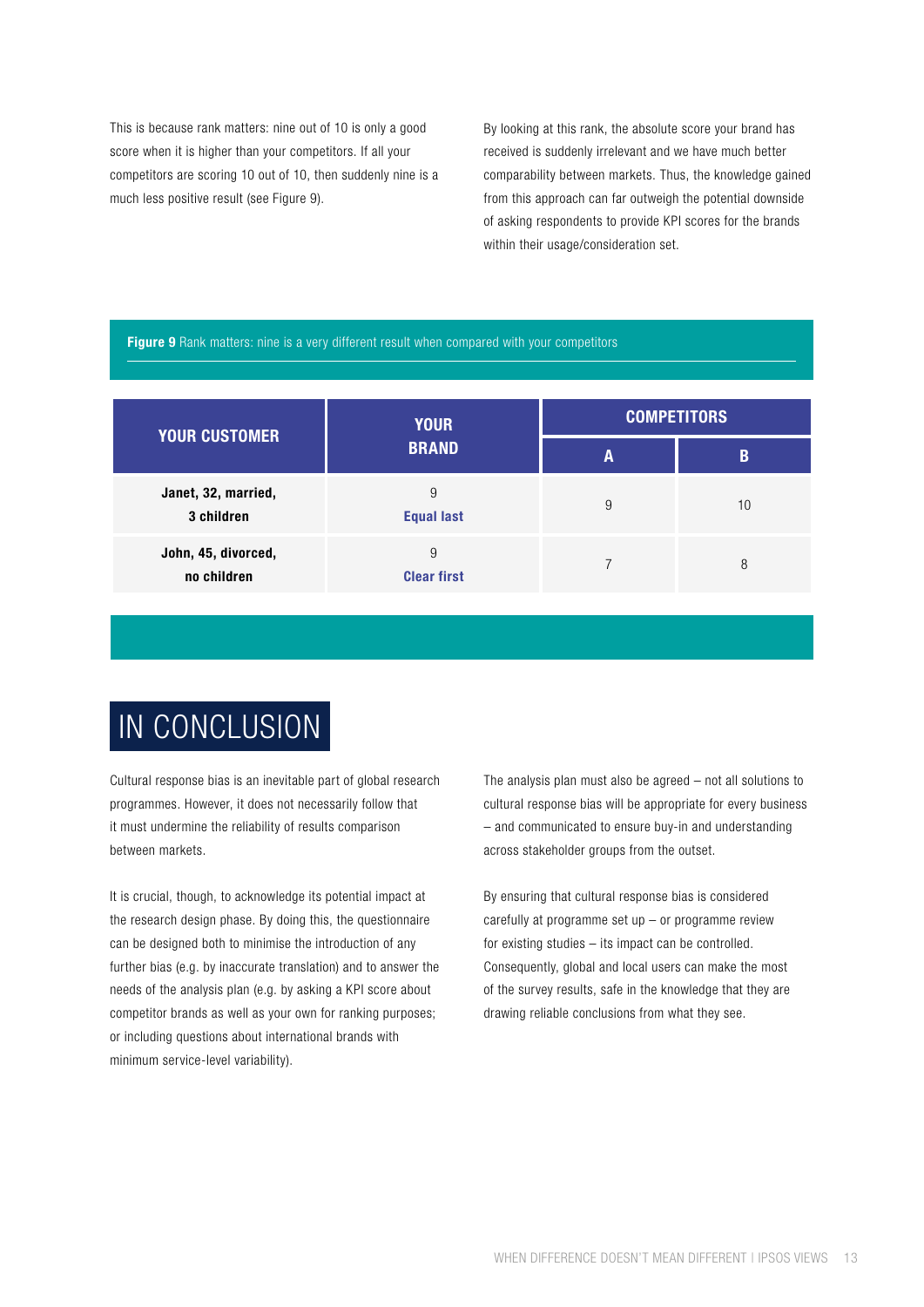## **REFERENCES**

- 1. Baumgartner, Hans and Steenkamp, Jan-Benedict (2001), "Response styles in marketing research: A cross-national investigation", Journal of Marketing Research, Vol. 38, No. 2, pp. 143-156
- 2. Ipsos' CX KPI Global Benchmark Database, 'CX Lens', includes data from over 100 countries and more than 30 sectors. Both B2C and B2B experiences are covered, across a range of channels and touchpoints. Both CX relationship and transactional programme data are included, gathered via various methodologies. Currently satisfaction and Net Promoter Score (NPS) KPIs are included within the scope of this database, which is being expanded to include the 'Forces of CX'. Data is collected on an ongoing basis, and is available to all Ipsos teams for use – please get in touch with your local Ipsos CX contact if you have benchmarking requirements. The data presented here was collected from October 2019 to June 2020. All data used is in line with the terms and conditions agreed between Ipsos and its clients, and all figures are aggregated (i.e. no individual client data is accessible without being aggregated with other scores and no data is identifiable).
- 3. Please note that as this database has grown organically out of the available studies across Ipsos, not all markets are consistently present across every metric or sector.
- 4. For more information, please see: <https://www.ipsosglobaltrends.com/>
- 5. These approaches have been particularly developed for the service sector related to attitudinal rating scale questions. For Consumer Packaged Goods, other normalisation adjustment alternatives are available, and your Ipsos contact will be happy to discuss them.
- 6. A composite measure that takes account of an individual brand's ranking across two attitudinal statements.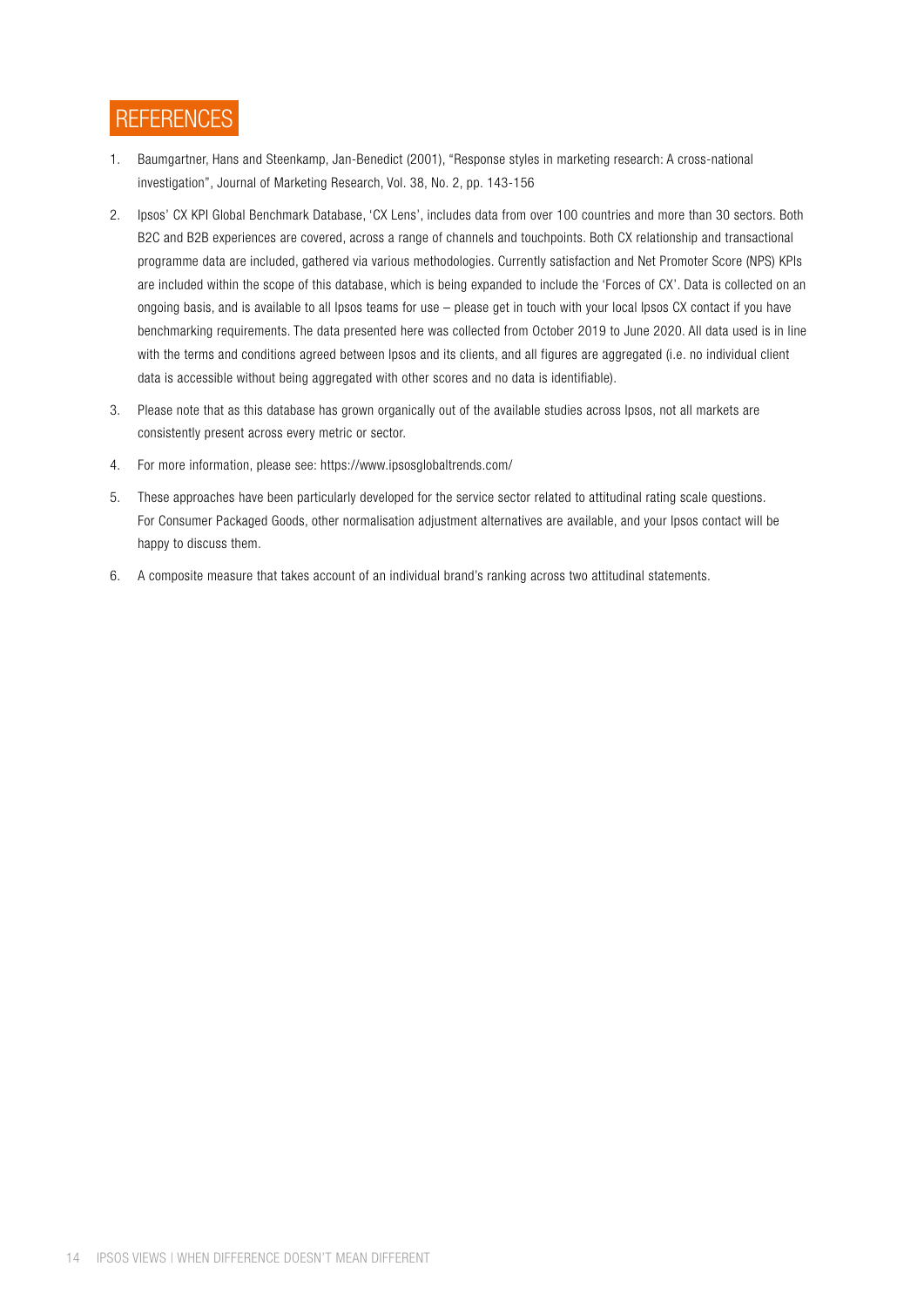## FURTHER READING

Customer Needs in Times of Crisis - Lessons and challenges from the automotive industry *https://www.ipsos.com/en/customer-needs-times-crisis-automotive* 

Getting Sticky – Emotional attachment and profitable customer relationships *https://www.ipsos.com/en/emotional-attachment-and-profitable-customer-relationships*

Get Fair or Fail – Why fairness is key to business success *https://www.ipsos.com/en/get-fair-or-fail-why-fairness-key-business-success* 

Mind the Gap – Why what a brand promises and what it delivers matter *https://www.ipsos.com/en/mind-gap-why-what-brand-promises-and-what-it-delivers-matter*

Staying Close to your Customers – Why customer experience still matters amid COVID-19 and social distancing *https://www.ipsos.com/en/staying-close-your-customers*

The Forces of Customer Experience – The science of strong relationships in challenging times *https://www.ipsos.com/en/forces-customer-experience*

The Role of Culture in a Global Crisis – Understanding how identities and values shape behaviour *https://www.ipsos.com/en/role-culture-global-crisis*



Customer Perspective: An Ipsos podcast

*https://www.ipsos.com/en/customer-perspective-ipsos-podcast*